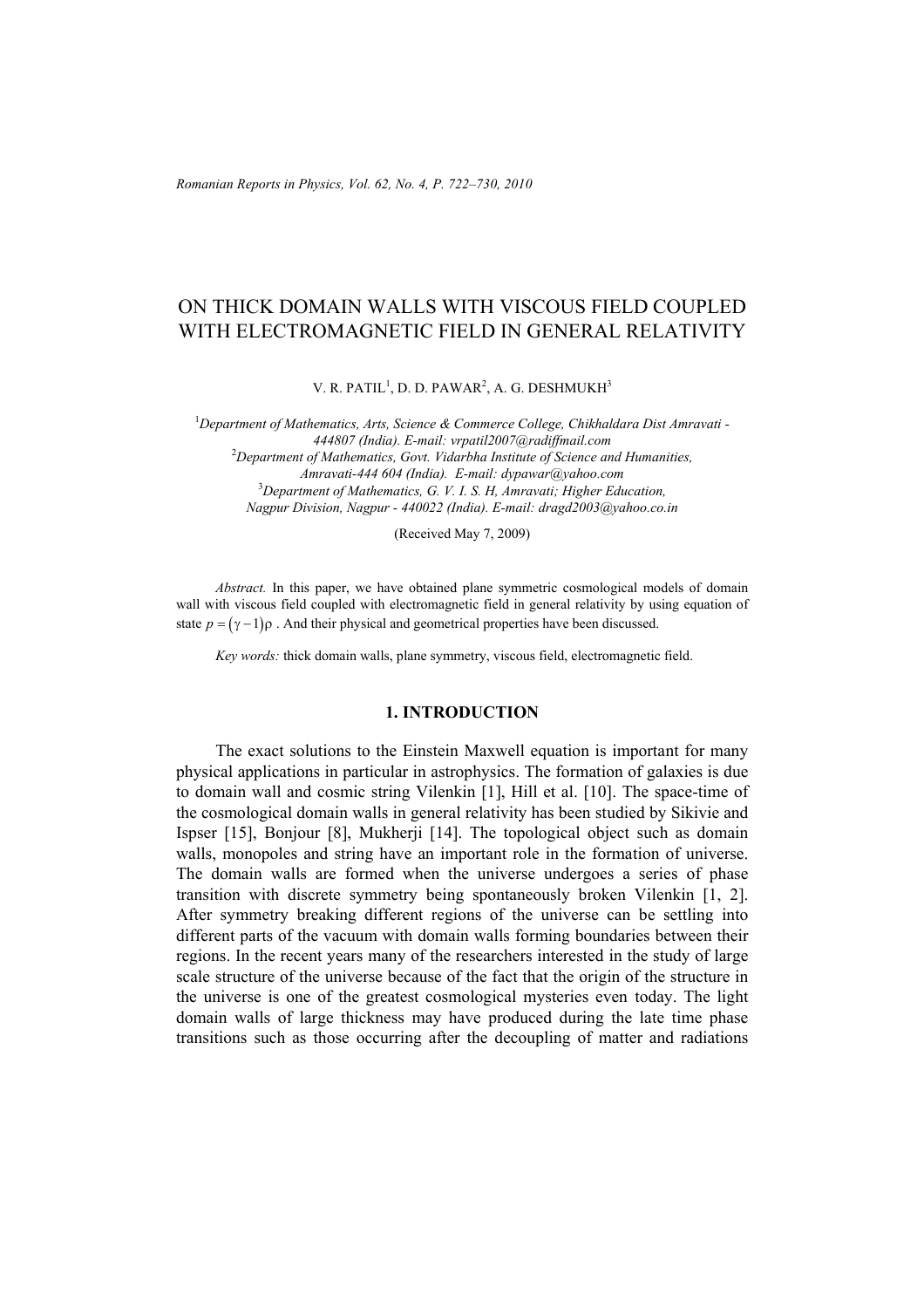Hill and Schramm [12], D R K Reddy [6]. Zel'dovich [5] pointed out the stress energy of the domain walls composed of the surface energy density and string tension into spatial directions with magnitude of tension equal to the surface energy density, this is interesting because there are several indication that tension acts repulsive source of gravity in general relativity. On other hand, bulk viscosity coefficient ξ plays an important role for understanding the field nature of the universe around us. Krori [13] and Mukherji [14] have discussed cosmological model with early universe. A lot of work has been done on thick domain walls in Lyra geometry by Rahamann [9,10,11]. Recently, Pradhan [3, 4] obtained general solution for bulk viscous domain walls in Lyra geometry. Reddy and Rao [7] studied axially symmetric domain walls in Lyra geometry. Pawar et al. [16] has been obtained bulk viscous fluid plane symmetric dust magnetized string cosmological model in general relativity. In present paper, we obtained cosmological models of thick domain walls with viscous field coupled with electromagnetic field in general relativity and also discussed the nature of the existing model.

#### **2. FIELD EQUATIONS**

Consider the plane symmetric space-time,

$$
ds^{2} = dt^{2} - A^{2} (dx^{2} + dy^{2}) - B^{2} dz^{2},
$$
 (1)

where the metric potential A and B are function of cosmic time *t* only.

Thick domain walls are characterized by the energy momentum tensor of a viscous field with electromagnetic field which has the form

$$
T_{ik} = \rho \big( g_{ik} + w_i w_k \big) + \widetilde{p} w_i w_k + E_{ik} , \text{ with } u_i u^j = -w_i w^i = 1 , \qquad (2)
$$

where  $\tilde{p} = p - \xi \theta$ .

Here  $\rho$ ,  $p$ ,  $\tilde{p}$  and  $\xi$  are the energy density, the pressure in the direction normal to the plane of the walls, the effective pressure and bulk viscous coefficient and  $w_i$  is unit space like vector in the same direction. The energy momentum tensor for electromagnetic field  $E_{ik}$  be given by,

$$
E_{ik} = \frac{1}{4\pi} \left[ F_{i\alpha} F_{k\beta} g^{\alpha\beta} - \frac{1}{4} g_{ik} F^{\alpha\beta} F_{\alpha\beta} \right],
$$
 (3)

where  $F_{ik}$  is electromagnetic field tensor which satisfy Maxwell equations,

$$
F_{[ij;k]} = 0 \quad \text{i.e} \quad \left(F^{ij}\sqrt{-g}\right)_{;j} = 0. \tag{4}
$$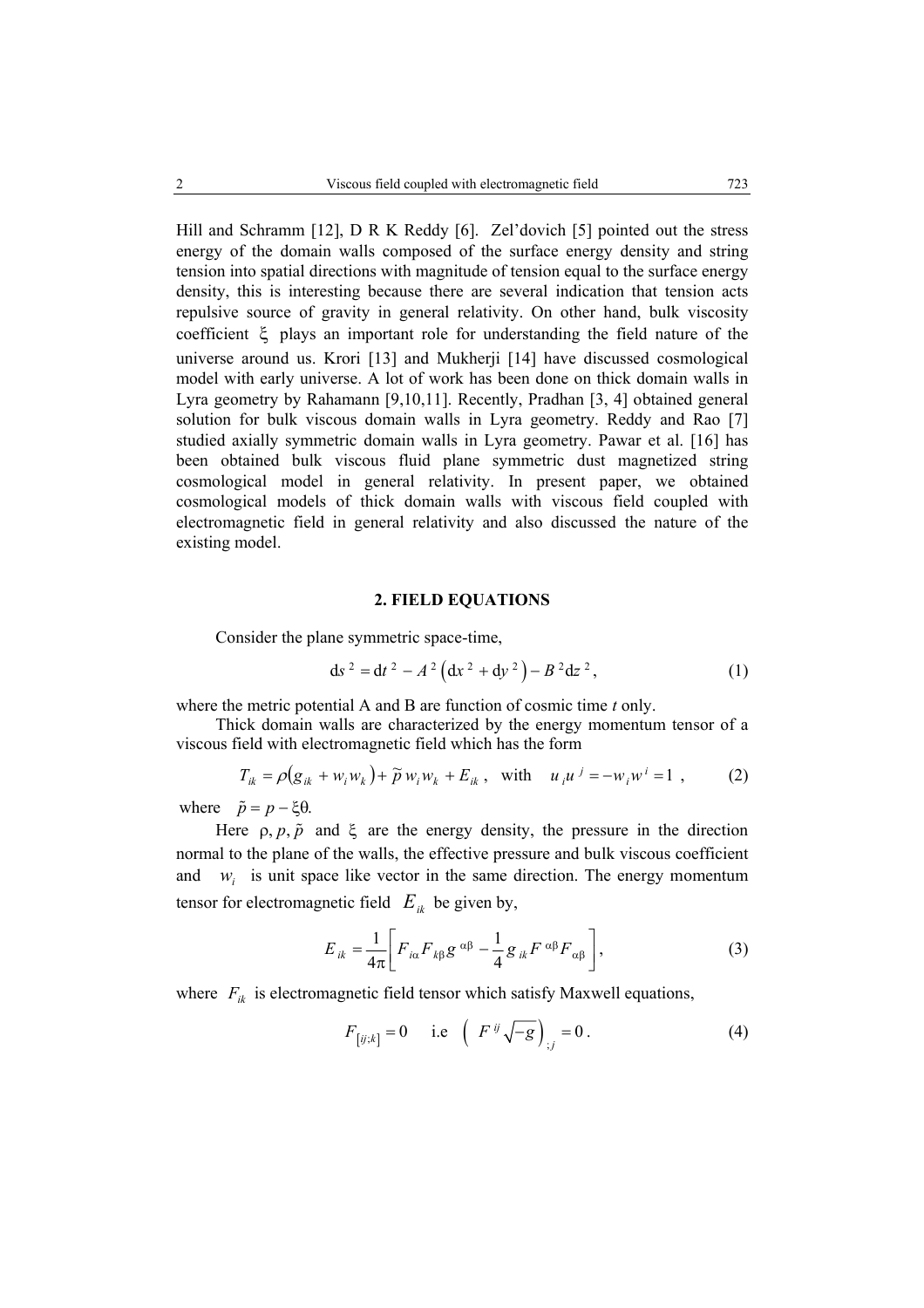In commoving co-ordinate system the incident magnetic field is taken along *z*-axis with the help of Maxwell equations (4), the components of  $F_{ik}$  except  $F_{12}$ are vanish i.e.  $F_{12}$  is only non-vanishing component along *z*-axis,

$$
F_{12}
$$
 = constant = H (say).

From equation (3) we have,

$$
E_1^1 = E_2^2 = \frac{H^2}{8\pi A^4} \quad \text{and} \quad E_3^3 = E_4^4 = -\frac{H^2}{8\pi A^4} \,. \tag{5}
$$

Equation (2) yields,

$$
T_1^1 = T_2^2 = \rho + \frac{H^2}{8\pi A^4}
$$
,  $T_3^3 = -\tilde{p} - \frac{H^2}{8\pi A^4}$  and  $T_4^4 = \rho - \frac{H^2}{8\pi A^4}$ . (6)

 The Einstein field equations for the space-time (1), choosing gravitational units such that  $c = 1$ ,  $8\pi G = 1$  as

$$
\frac{\ddot{A}}{A} + \frac{\dot{A}\dot{B}}{AB} + \frac{\ddot{B}}{B} = 8\pi\rho + \frac{H^2}{A^4},\tag{7}
$$

$$
-\left[\frac{2\ddot{A}}{A}+\frac{\dot{A}^2}{A^2}\right]=8\pi\tilde{p}+\frac{H^2}{A^4},\tag{8}
$$

$$
\frac{\dot{A}^2}{A^2} + \frac{2\dot{A}\dot{B}}{AB} = 8\pi\rho - \frac{H^2}{A^4}.
$$
 (9)

The dot (·) over letters indicate differentiation with respect to time *t*.

# **3. SOLUTIONS OF THE FIELD EQUATIONS**

 The set of field equations (7–9) are non-linear differential equations in five unknowns  $(A, B, \xi, p, \rho)$ , so for solving the field equations completely, we assume following conditions:

(i) The equation of state  $p = (\gamma - 1)\rho$ ;

(ii) Metric potential relation  $B = RA^n$ , where *R* and *n* are constant. From equation (7) and (9), we get

$$
\frac{\ddot{A}}{A} - \frac{\dot{A}\dot{B}}{AB} + \frac{\ddot{B}}{B} - \frac{\dot{A}^2}{A^2} = \frac{2H^2}{A^4} \,. \tag{10}
$$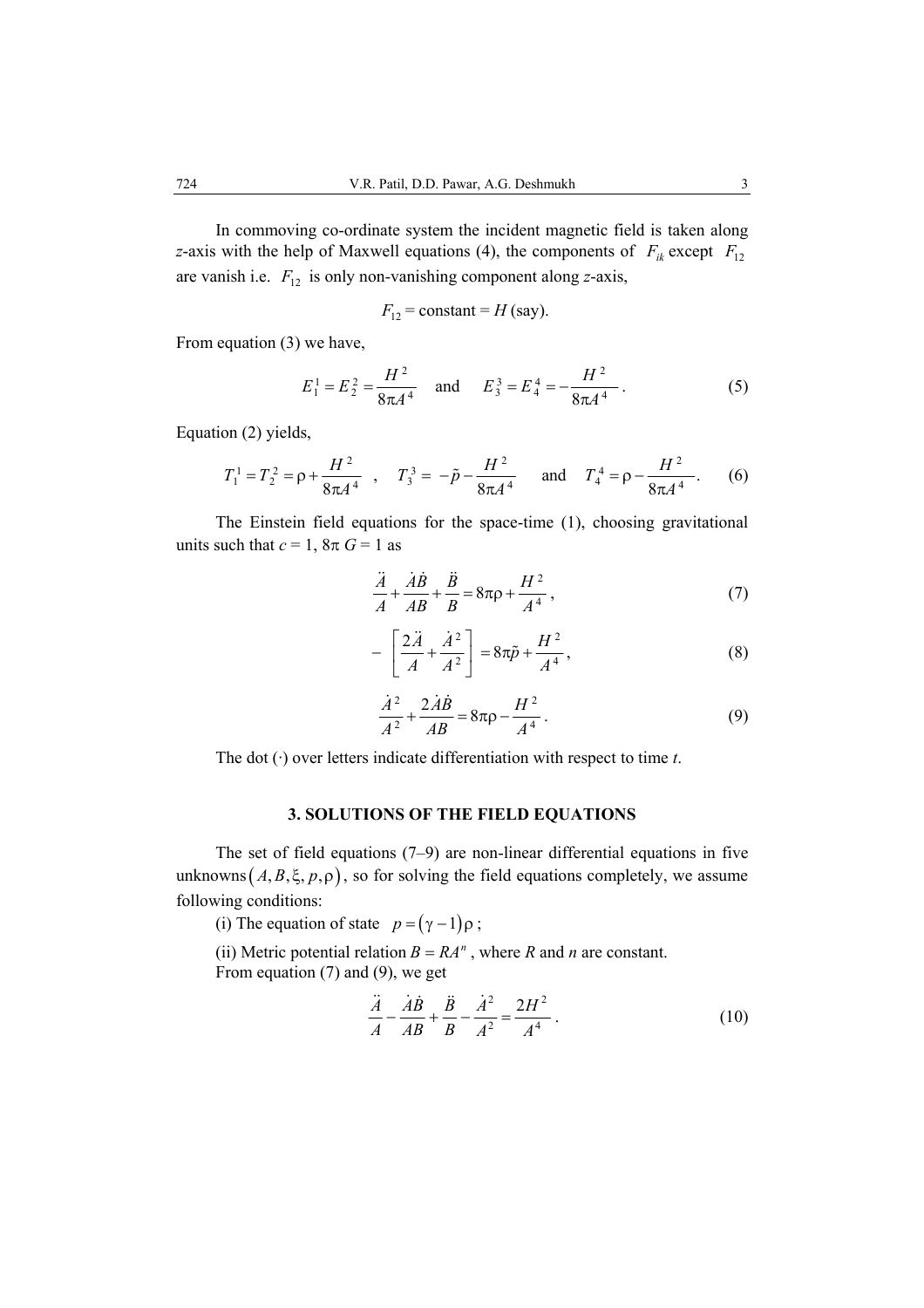Using second condition  $B = RA^n$ , equation (10) yields,

$$
(n+1)\ddot{A} + (n^2 - 2n - 1)\frac{\dot{A}^2}{A} = \frac{2H^2}{A^3}.
$$
 (11)

Substituting  $A = \eta$  and  $\eta^2 = w$  in equation (11) we get,

$$
\frac{dw}{dA} + \frac{2(n^2 - 2n - 1)}{(n+1)} \frac{w}{A} = \frac{4H^2}{(n+1)A^3}.
$$
 (12)

On solving equation (12) finally, we get

$$
\frac{dA}{dt} = \left[ \frac{2H^2}{(n+1)(\alpha - 1)} A^{-2} + cA^{-2\alpha} \right]^{\frac{1}{2}},
$$
\n(13)

1

$$
\Rightarrow dA = \left[\frac{2H^2}{(n+1)(\alpha-1)}A^{-2} + cA^{-2\alpha}\right]^2 dt,
$$

where  $\alpha = \frac{(n^2 - 2n - 1)}{2}$  $(n+1)$  $2^2 - 2n - 1$ 1  $n^2 - 2n$ *n*  $\alpha = \frac{(n^2-2n-1)}{(n+1)^2}$ + and *c* is constant of integration.

Again from equation (8) and (9) by using equation of state,

$$
\frac{2\ddot{A}}{A} + \left[\gamma(2n+1) - 2n\right]\frac{\dot{A}^2}{A^2} = 8\pi\xi\theta + (-\gamma)\frac{H^2}{A^4} \,. \tag{14}
$$

In order to obtain the solution of equation (13), we consider two different cases. **Case (I)**: The constant of integration  $c = 0$ , then the equation (13) becomes,

$$
dA = \left[ \frac{2H^2}{(n+1)(\alpha - 1)} A^{-2} \right]^{\frac{1}{2}} dt.
$$
 (15)

On solving, we have

$$
A = \sqrt{2(Lt + \beta)} \quad \text{and} \quad B = R\left[2(Lt + \beta)\right]^{\frac{n}{2}},\tag{16}
$$

where  $L = \frac{v}{\sqrt{n^2}}$ 2  $3n - 2$  $L = \frac{\sqrt{2} H}{\sqrt{n^2 - 3n - 2}}$  and  $\beta$  is constant of integration.

Then the space-time (1) reduces to,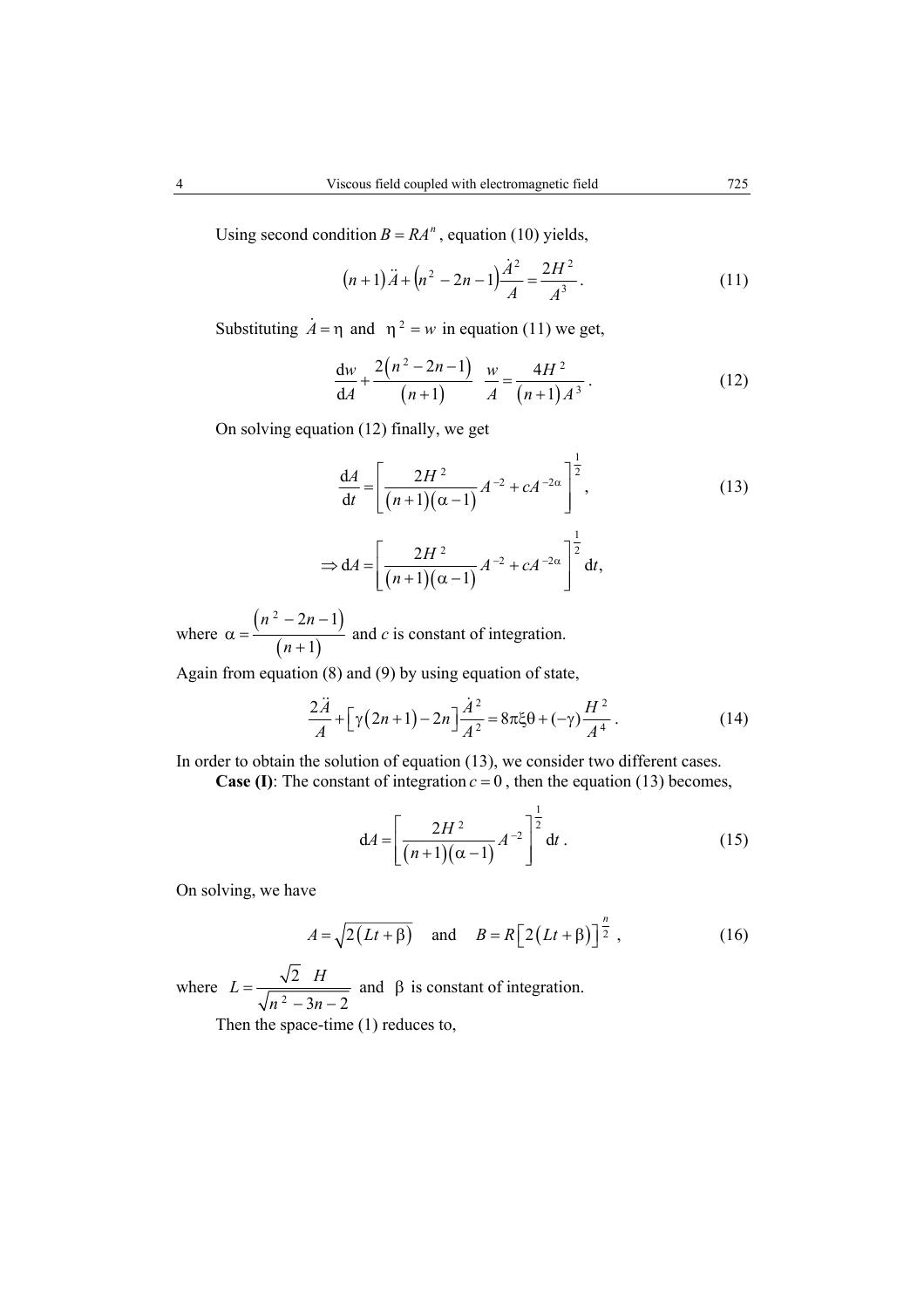$$
ds^{2} = dt^{2} - 2(Lt + \beta)\left(dx^{2} + dy^{2}\right) - 2^{n} R^{2} (Lt + \beta)^{n} dz^{2}. \qquad (17)
$$

## **4. THE PHYSICAL AND GEOMETRICAL PROPERTIES OF MODEL**

Substituting the values of A and B in equation (9), we have

$$
8\pi \rho = \frac{L^2}{4} \left( Lt + \beta \right)^{-2} \frac{n(n+1)}{2}.
$$
 (18)

Also, the scalar expansion  $(\theta)$  is given by

$$
\theta = u_{;\alpha}^{\alpha} = u_{;\alpha}^{\alpha} + u^{\beta} \Gamma_{\beta \alpha}^{\alpha}, \Rightarrow \theta = \frac{(n+2)}{2} L(Lt + \beta)^{-1}.
$$
 (19)

Using equation (19), equation (14) gives,

$$
8\pi \xi = \frac{L(Lt + \beta)^{-1}}{2(n+2)} \frac{(n+1)}{2} \Big[ \gamma(n-4) \Big].
$$
 (20)

And equation (8) yields

$$
8\pi p = -\frac{2\ddot{A}}{A} - \frac{\dot{A}^2}{A^2} + 8\pi\xi\theta - \frac{H^2}{A^4}.
$$
 (21)

Using equation (16), (19) and (20) in equation (21) gives

$$
8\pi p = \frac{L^2}{4} (Lt + \beta)^{-2} \frac{n(n+1)}{2} (\gamma - 1).
$$
 (22)

Again,  $\sigma^2 = \frac{1}{2}$  $\sigma^2 = \frac{1}{2} \sigma_{ij} \sigma^{ij}$ ,

$$
\sigma^2 = \frac{7}{72} (n+2)^2 L^2 (Lt + \beta)^{-2}.
$$
 (23)

From equation (19) and (23) we have,

$$
\lim_{t \to \infty} \left( \frac{\sigma}{\theta} \right) = \sqrt{\frac{7}{18}} \neq 0 \,. \tag{24}
$$

$$
\text{Spatial volume}\left(V\right) = \sqrt{-g} = 2^{\left(\frac{n+2}{2}\right)} R\left(Lt + \beta\right)^{\left(\frac{n+2}{2}\right)},\tag{25}
$$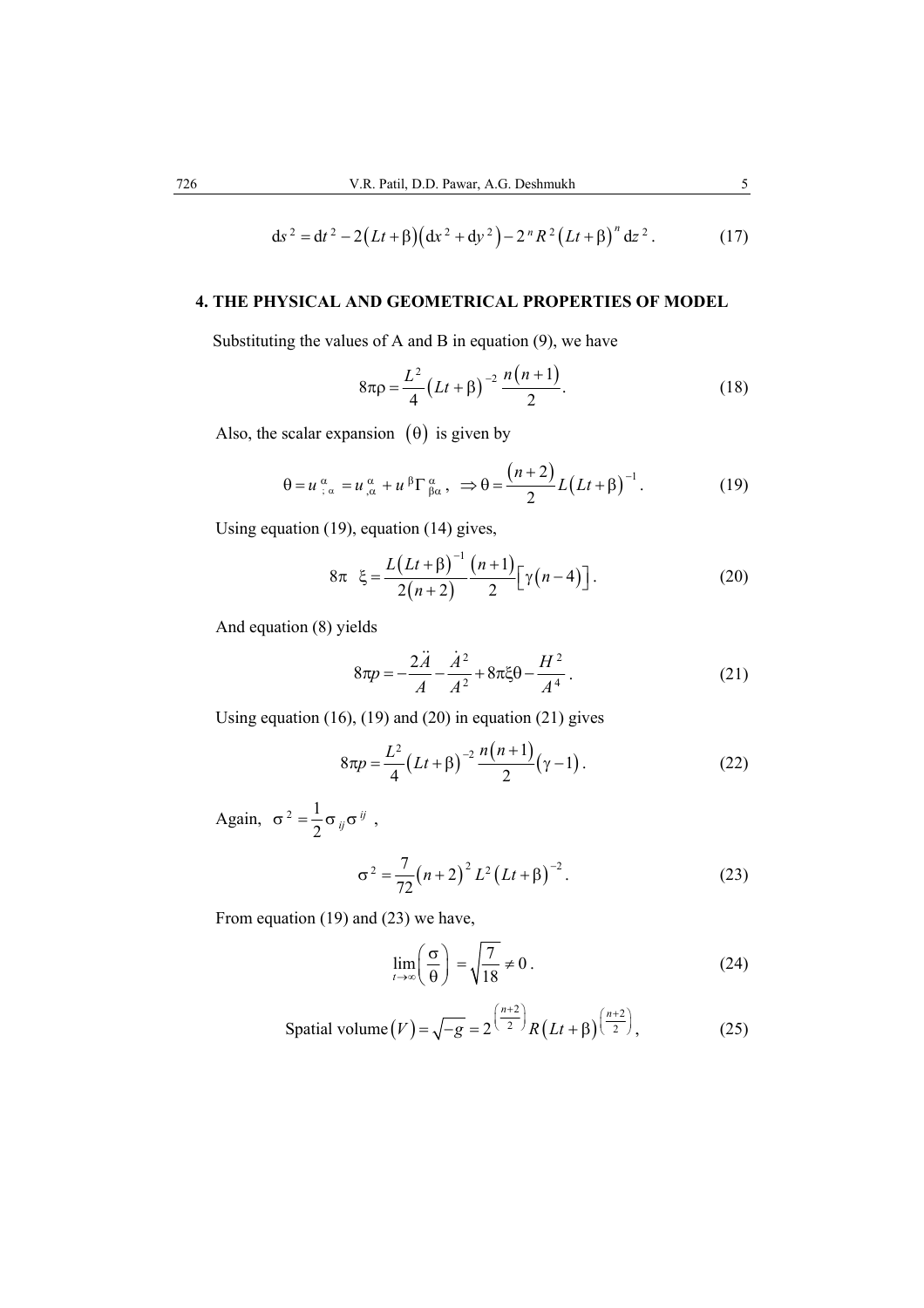In the presence of magnetic field, the reality conditions  $p \ge 0$ ,  $p \ge 0$  are satisfied for all *n* and the coefficient of bulk viscosity  $\xi$  is positive for  $n \ge 0$ . The scalar expansion (θ), pressure (*p*), density (*p*) are becomes zero, when  $t \to \infty$ and they are infinite when  $t \rightarrow 0$ . It means that, the model has initial singularity. The spatial volume  $(V)$  is infinite when  $t \to \infty$  and which is zero for  $t \to 0$ . The quantities pressure  $(p)$ , density  $(p)$ , coefficient of bulk viscosity  $(\xi)$  is finite provided  $n \neq -1$ . This shows that the universe is expanding, shearing and start with big-bang.

Since  $\lim_{t\to\infty} \left(\frac{\infty}{\theta}\right) \neq 0$  $\left(\frac{\sigma}{\theta}\right) \neq 0$ , the model does not approach the isotropy for large values

of *t*. Also from equations (18), (20), (22), we have:

– If  $\gamma = 1$ , the dust model of the universe.

– If  $\gamma = 2$ , the stiff fluid model of the universe. And for  $\gamma = \frac{4}{3}$ , we obtain the radiating model of the universe.

In **absence of magnetic field**  $(H = 0)$  the space-time is

$$
ds^{2} = dt^{2} - \beta (dx^{2} + dy^{2}) - R\beta dz^{2}.
$$

This is the flat space-time of special relativity.

In the absence of magnetic field, the quantities pressure  $(p)$ , density  $(p)$ ,

coefficient of bulk viscosity  $(\xi)$  is zero i.e. we get the vacuum model.

It is interesting to note that the role of magnetic field is vital in this model. **Case (II)**: The constant of integration  $c \neq 0$ , then the equation (13) becomes,

$$
dt = \left[ \frac{2H^2}{(n+1)(\alpha - 1)} A^{-2} + cA^{-2\alpha} \right]^{-\frac{1}{2}} dA.
$$
 (26)

For this solution, the geometry of the universe is described by the metric,

$$
ds^{2} = \left\{\left[\frac{2H^{2}}{(n+1)(\alpha-1)}A^{-2} + cA^{-2\alpha}\right]^{-\frac{1}{2}}\right\}^{2} dA^{2} - A^{2}(dx^{2} + dy^{2}) - RA^{n} dz^{2}. (27)
$$

Under suitable transformation of coordinates of above metric reduces to,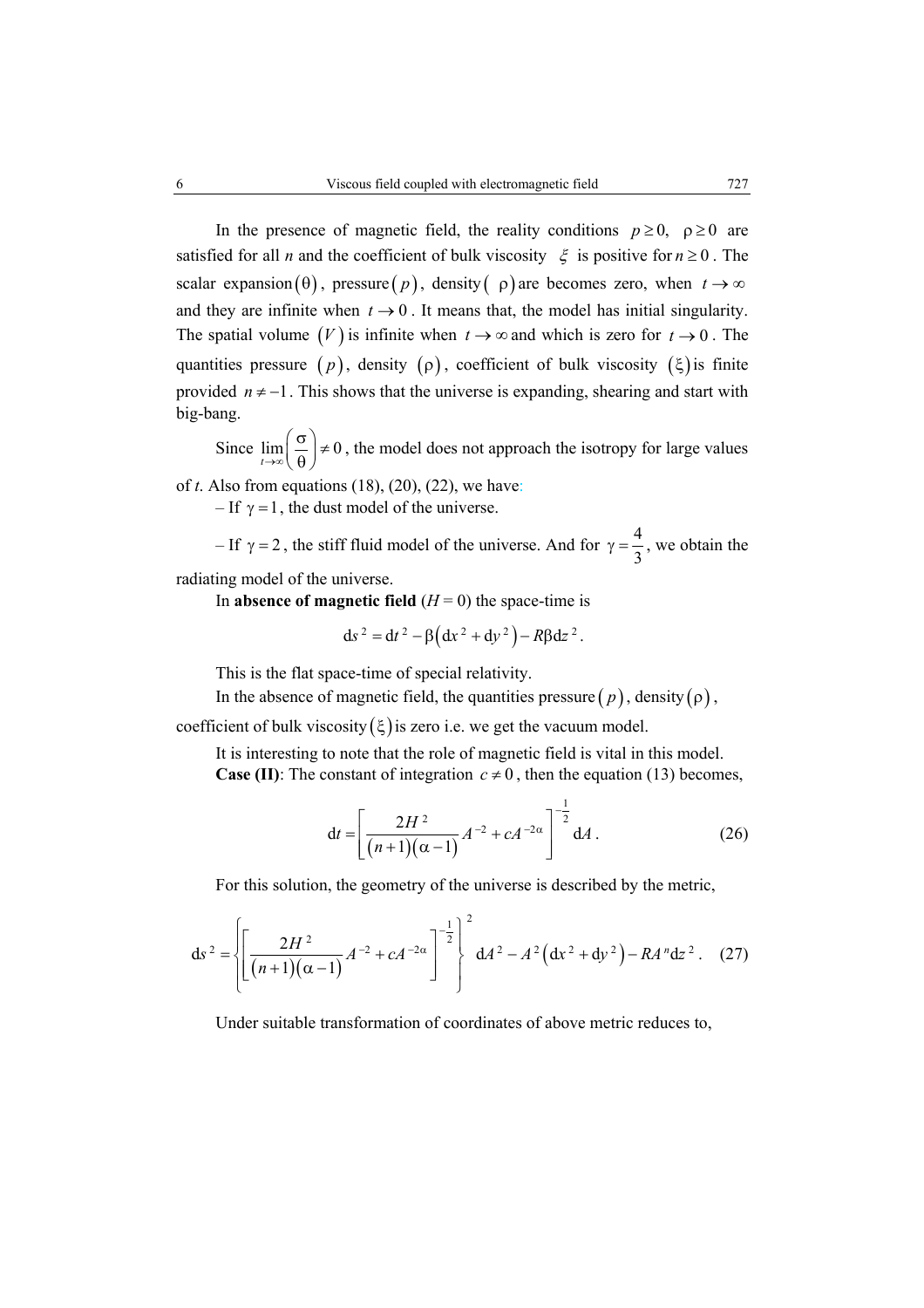$$
ds^{2} = \left[\frac{2H^{2}}{(n+1)(\alpha-1)}T^{-2} + cT^{-2\alpha}\right]^{-1} dT^{2} - T^{2}(dx^{2} + dy^{2}) - RT^{n}dz^{2}. (28)
$$

### **5. THE PHYSICAL AND GEOMETRICAL PROPERTIES OF MODEL**

The pressure, density, coefficient of bulk viscosity for the cosmological model (28) are given by,

$$
8\pi \rho = \left[ \frac{2(2n+1)H^2}{(n+1)(\alpha - 1)} + H^2 \right] T^{-4} + (2n+1)cT^{-2(\alpha+1)}, \tag{29}
$$

$$
8\pi p = \left[\frac{2(2n+1)H^2}{(n+1)(\alpha-1)} + H^2\right] (\gamma-1)T^{-4} + (2n+1)(\gamma-1)cT^{-2(\alpha+1)},\tag{30}
$$

$$
8\pi\xi = \frac{1}{(n+2)T^2} \left[ \frac{2H^2}{(n+1)(\alpha-1)} T^{-2} + cT^{-2\alpha} \right]^{-\frac{1}{2}}.
$$
  
\n
$$
\cdot \left[ \frac{-4H^2}{(n+1)(\alpha-1)} T^{-2} - 2\alpha cT^{-2\alpha} + \gamma H^2 T^{-2} \right] +
$$
  
\n
$$
+ \left[ \gamma (2n+1) - 2n \right] \left[ \frac{2H^2}{(n+1)(\alpha-1)} T^{-2} + cT^{-2\alpha} \right]^{\frac{1}{2}}.
$$
  
\nSpatial volume 
$$
(V) = \sqrt{-g} = RT^{n+2}.
$$
 (32)

In the presence of magnetic field, the energy conditions  $p$ ,  $p \ge 0$ ., are satisfied provided  $n \neq -1$  and  $\alpha \neq 1$ . The scalar expansion ( $\theta$ ), pressure ( $p$ ), density ( $\rho$ ) is become zero when  $T \to \infty$ ,  $(\alpha + 1) > 0$ , and  $p, \rho, \theta \to \infty$ as  $T \rightarrow 0$ .

The spatial volume tends to infinite as  $T \to \infty$  and it tends to zero as  $T \to 0$ . In this case also  $\lim_{T \to \infty} \left( \frac{6}{\theta} \right) \neq 0$  $\left(\frac{\sigma}{\theta}\right) \neq 0$ , the model does not approach the isotropy for large values of *T*. Also from expression of  $p, \rho, \xi$  we obtain, for  $\gamma = 1$ , the dust model of the universe, for  $\gamma = 2$ , the stiff fluid model of the universe and for  $\gamma = \frac{4}{3}$  the radiating model of the universe.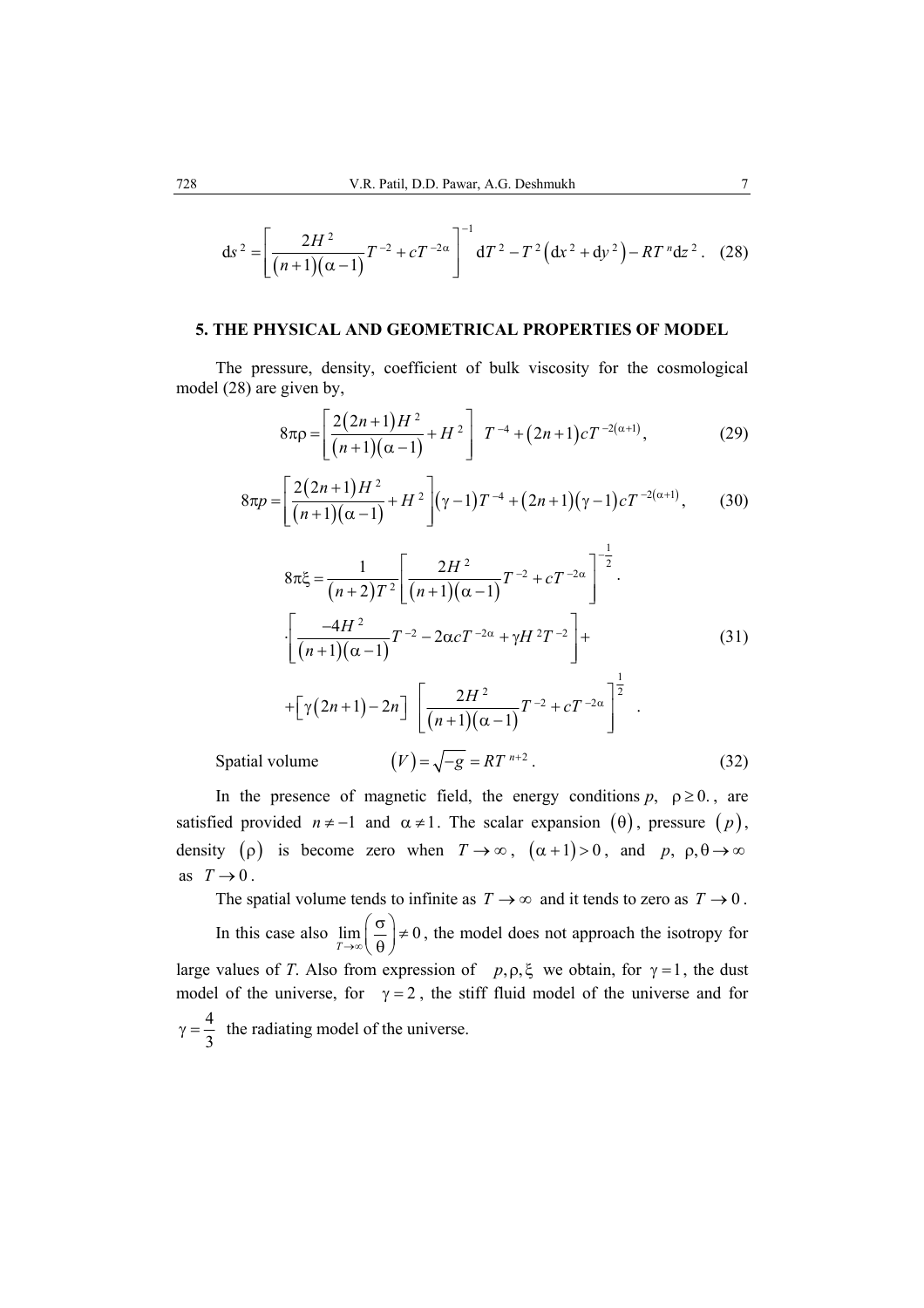In **absence of magnetic field**  $(H = 0)$  the space-time is

$$
ds^{2} = cT^{2\alpha}dT^{2} - T^{2} (dx^{2} + dy^{2}) - RT^{n} dz^{2}. \qquad (32)
$$

The pressure, density, coefficient of bulk viscosity for the cosmological model (28) are given by,

$$
8\pi \rho = (2n+1)cT^{-2(\alpha+1)},
$$
\n(33)

$$
8\pi p = (2n+1)(\gamma - 1)cT^{-2(\alpha+1)},
$$
\n(34)

$$
8\pi\xi = \frac{-1}{\left(n+2\right)T^2} \left[ cT^{-2\alpha} \right]^{-\frac{1}{2}} \left[ 2\alpha cT^{-2\alpha} \right] + \left[ \gamma(2n+1) - 2n \right] \left[ cT^{-2\alpha} \right]^{\frac{1}{2}}.
$$
 (35)

In the absence of magnetic field, the pressure  $(p)$ , density  $(p)$ , coefficient of bulk viscosity  $(\xi)$  is positive, then the model reduces the model with thick domain walls and bulk viscous field in general relativity. The energy conditions  $p, \rho \ge 0$  are satisfied provided  $n \ne -\frac{1}{2}$ 2  $n \neq -\frac{1}{2}$ .

The pressure  $(p)$ , density  $(\rho)$  both tend to zero as  $T \to \infty$ ,  $(\alpha + 1) > 0$  and  $p, \rho$  tends to infinite as  $T \to 0$ ,  $(\alpha + 1) > 0$ . And as the spatial volume *V* is infinite when  $T \to \infty$  and spatial volume *V* tends to zero as  $T \to 0$ , the universe is blow up and shrunk with infinite past and future.

A network of domain walls accelerates the expansion of the universe. An interesting result emerged in this work is that pressure perpendicular to the domain walls is non-zero i.e. at any instant the domain wall density  $\rho$ , pressure  $p$  is perpendicular direction decreases both side of walls away from the symmetry plane and both vanish as  $T \rightarrow \infty$  in both cases.

#### **6. CONCLUSION**

The plane symmetric cosmological models for thick domain walls with viscous fluid coupled with electromagnetic field are obtained. Also we discussed the models in absence of electromagnetic field. Generally the models are expanding, shearing with big bang. The study of the domain walls in this paper successfully describes various features of the universe.

*Acknowledgements*. The author V R Patil especially thanks to University Grant Commission, New Delhi to award the FIP under the  $X<sup>th</sup>$  plan of UGC scheme.